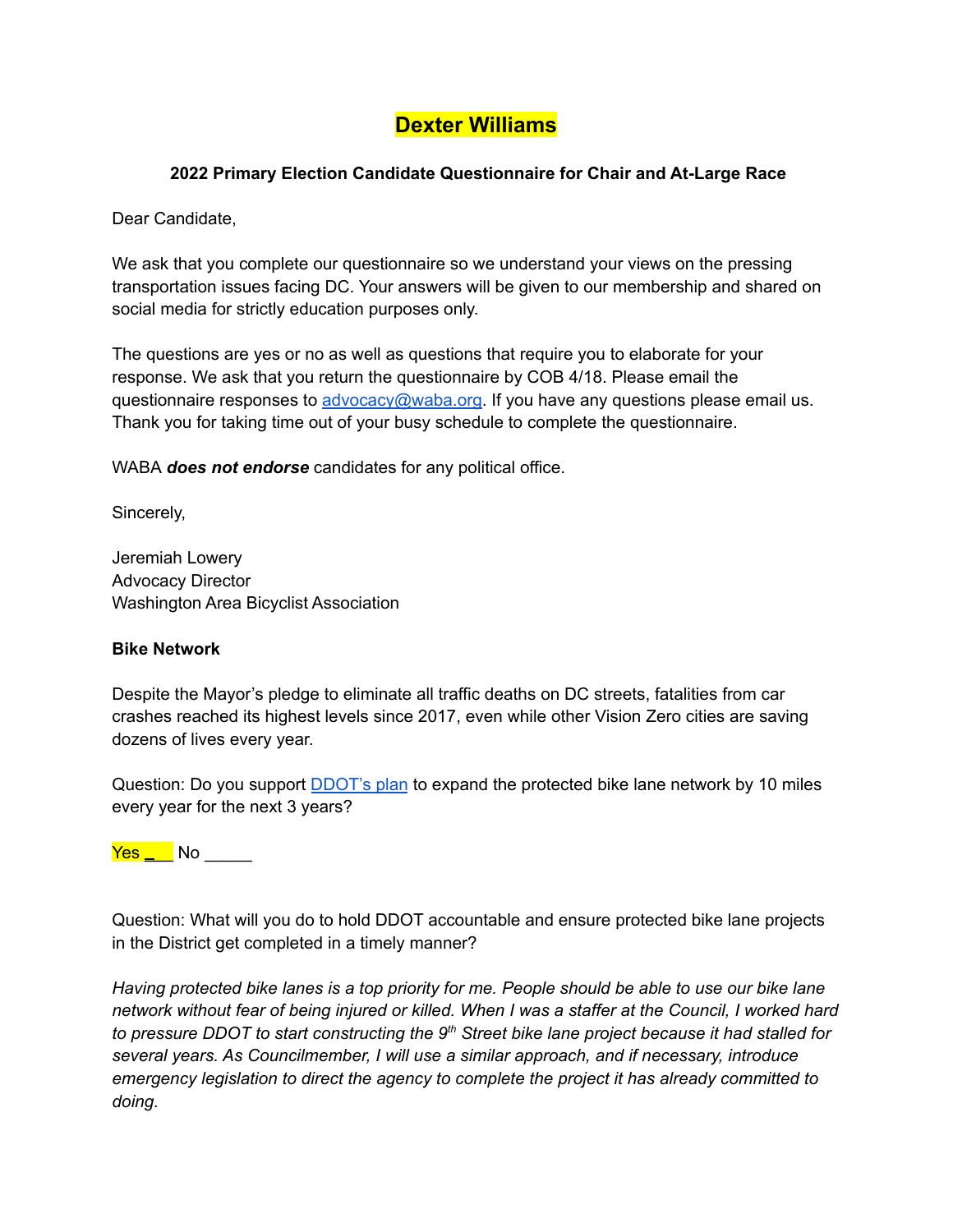#### **Budget**

Bike lanes are an incentive for District residents who choose to travel in ways that conserve land, energy, and fuel and they also fight climate change. DDOT's long-range plan envisions miles of protected bicycle lanes – which makes bicycling safer, easier and more popular and also reduces fuel use.

Question: Will you press DDOT to accelerate plans for more protected bike lanes (which may repurpose driving lanes and street parking) and budget adequate money for DDOT to build these bike lanes? Including ensuring DDOT has the staff and resources in the budget to complete the projects at a rapid pace?

<mark>Yes N</mark>o No

Question: What other budgetary biking and transportation items will you fight for and prioritize?

*Vision Zero is a top priority. The program is not working as intended, and I'm looking forward to the Auditor's report that will give insight as to how the program is being implemented. I'm happy that the Administration is proposing additional funding around this issue, but the Council needs to carefully review the proposal to ensure that we're making the right investments and at the necessary levels.*

#### **Trails Network**

The Capital Trails Coalition seeks to create a world-class network of multi-use trails that are equitably distributed throughout the Washington DC region. The Coalition is in the process of finding funding to complete 800 miles of planned trails into pavement that people can walk and bike on. Trails are an economic boost for local economies and improve the health and well being of communities, would you support DC, alongside MD and VA, dedicating funding to complete our regional trail network?

<mark>Yes N</mark>o \_\_\_\_\_\_

Further explain how you would advocate for the completion of the DC's portion of the Trail Network?

*This issue is very important to me. I walk many of the trails in the city, and it's important that we expand this network to improve mental health, well-being, and the socioeconomics of our*